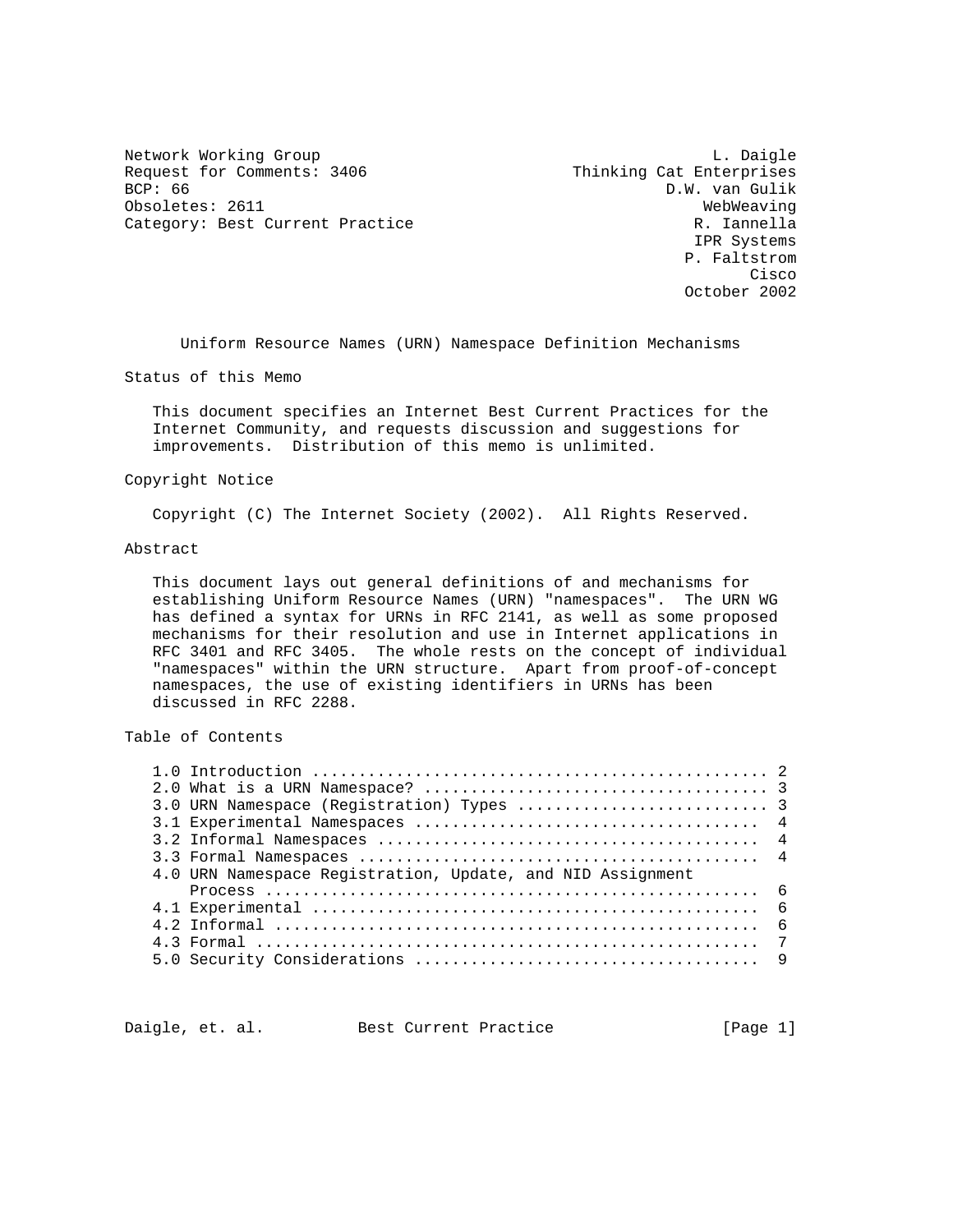| Appendix A -- URN Namespace Definition Template  11 |  |
|-----------------------------------------------------|--|
|                                                     |  |
|                                                     |  |
|                                                     |  |
|                                                     |  |
|                                                     |  |
|                                                     |  |
|                                                     |  |

## 1.0 Introduction

 Uniform Resource Names (URNs) are resource identifiers with the specific requirements for enabling location independent identification of a resource, as well as longevity of reference. URNs are part of the larger Uniform Resource Identifier (URI) family [RFC3305] with the specific goal of providing persistent naming of resources.

There are 2 assumptions that are key to this document:

Assumption #1:

Assignment of a URN is a managed process.

 I.e., not all strings that conform to URN syntax are necessarily valid URNs. A URN is assigned according to the rules of a particular namespace (in terms of syntax, semantics, and process).

# Assumption #2:

The space of URN namespaces is managed.

 I.e., not all syntactically correct URN namespaces (per the URN syntax definition) are valid URN namespaces. A URN namespace must have a recognized definition in order to be valid.

 The purpose of this document is to outline a mechanism and provide a template for explicit namespace definition, as well as provide the mechanism for associating an identifier (called a "Namespace ID", or NID) which is registered with the Internet Assigned Numbers Authority (IANA).

 Note that this document restricts itself to the description of processes for the creation of URN namespaces. If "resolution" of any so-created URN identifiers is desired, a separate process of registration in a global NID directory, such as that provided by the

Daigle, et. al. Best Current Practice [Page 2]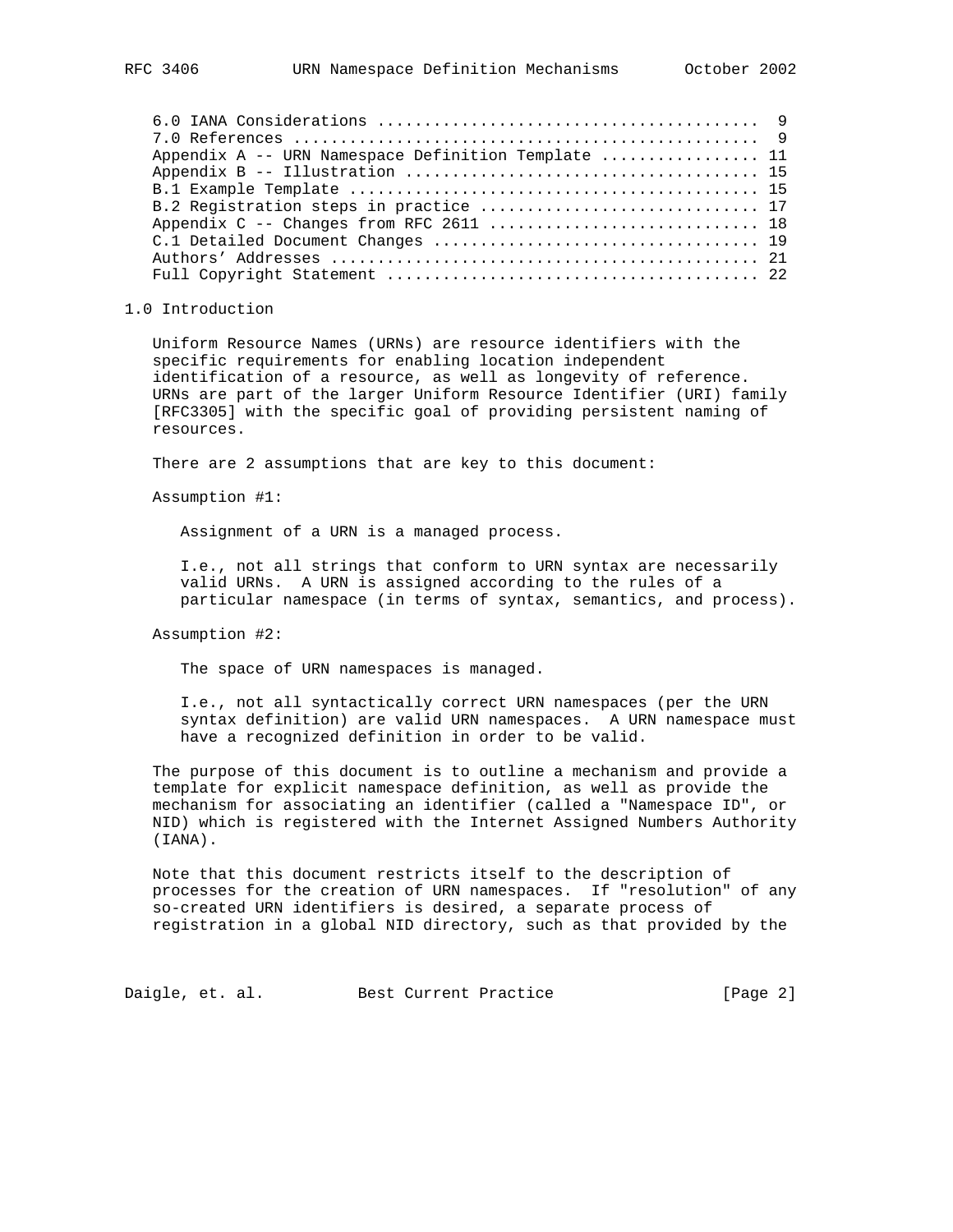DDDS system [RFC3401], is necessary. See [RFC3405] for information on obtaining registration in the DDDS global NID directory.

2.0 What is a URN Namespace?

 For the purposes of URNs, a "namespace" is a collection of uniquely assigned identifiers. That is, the identifiers are not ever assigned to more than 1 resource, nor are they ever re-assigned to a different resource. A single resource, however, may have more than one URN assigned to it for different purposes. A URN namespace itself has an identifier in order to:

- ensure global uniqueness of URNs
- (where desired) provide a cue for the structure of the identifier

 For example, many identifier systems may use strings of numbers as identifiers (e.g., ISBN, ISSN, phone numbers). It is conceivable that there might be some numbers that are valid identifiers in two different established identifier systems. Using different designators for the two collections ensures that no two URNs will be the same for different resources (since each collection is required to uniquely assign each identifier).

 The development of an identifier structure, and thereby a collection of identifiers, is a process that is inherently dependent on the requirements of the community defining the identifier, how they will be assigned, and the uses to which they will be put. All of these issues are specific to the individual community seeking to define a namespace (e.g., publishing community, association of booksellers, protocol developers, etc); they are beyond the scope of the IETF URN work.

 This document outlines the processes by which a collection of identifiers satisfying certain constraints (uniqueness of assignment, etc) can become a bona fide URN namespace by obtaining a NID. In a nutshell, a template for the definition of the namespace is completed for deposit with IANA, and a NID is assigned. The details of the process and possibilities for NID strings are outlined below.

3.0 URN Namespace (Registration) Types

 There are three categories of URN namespaces defined here, distinguished by expected level of service and required procedures for registration. Registration processes for each of these namespace types are given in Section 4.0.

Daigle, et. al. Best Current Practice [Page 3]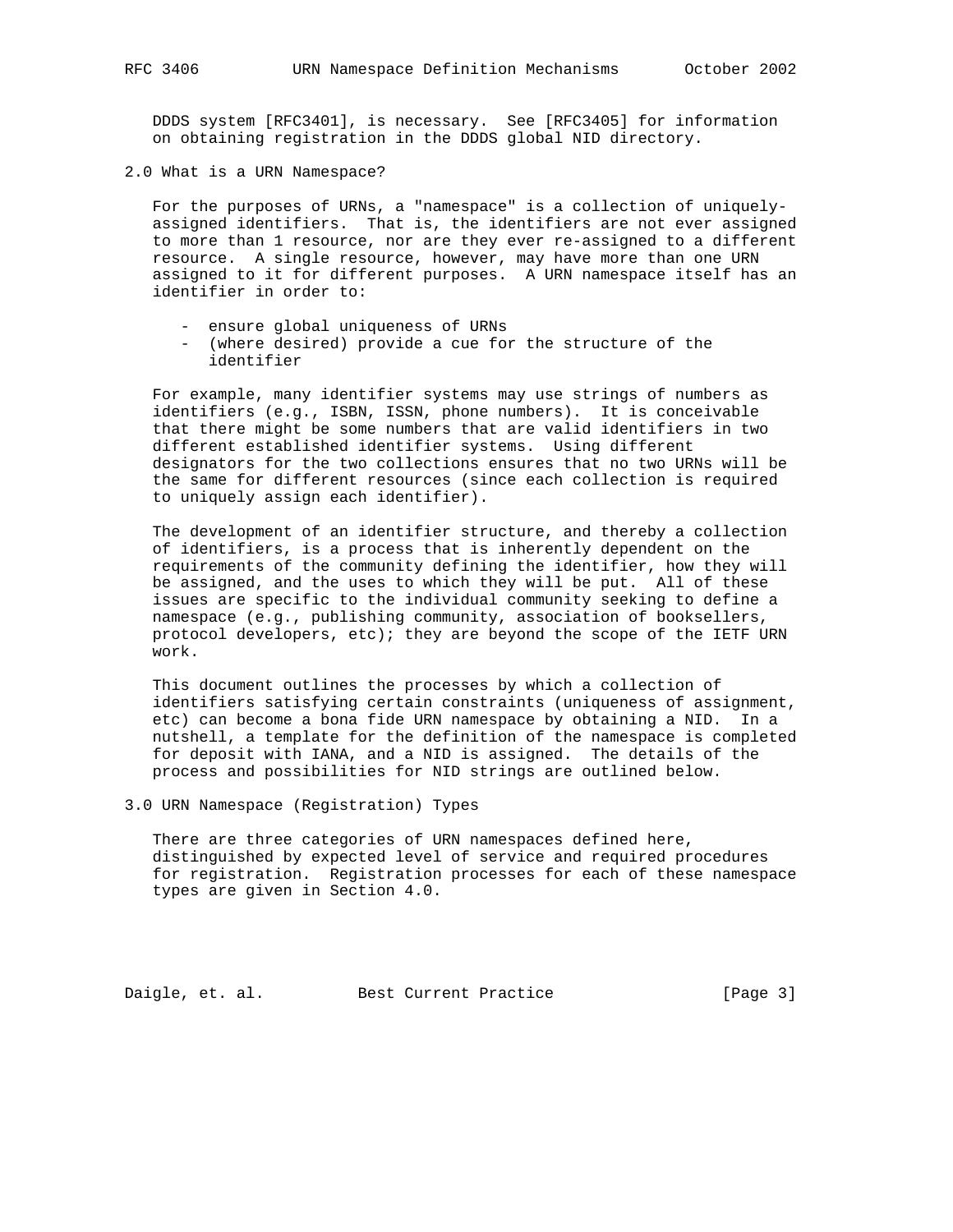### 3.1 Experimental Namespaces

These are not explicitly registered with IANA. They take the form:

X-<NID>

 No provision is made for avoiding collision of experimental NIDs; they are intended for use within internal or limited experimental contexts.

# 3.2 Informal Namespaces

 These are fully fledged URN namespaces, with all the rights and requirements associated thereto. Informal namespaces can be registered in global registration services. They are required to uphold the general principles of a well-managed URN namespace - providing persistent identification of resources, and unique assignment of identifier strings. Informal and formal namespaces (described below) differ in the NID assignment. IANA will assign an alphanumeric NID to registered informal namespaces, per the process outlined in Section 4.0.

# 3.3 Formal Namespaces

 A formal namespace may be requested, and IETF review sought, in cases where the publication of the NID proposal and the underlying namespace will provide benefit to some subset of users on the Internet. That is, a formal NID proposal, if accepted, must be functional on and with the global Internet, not limited to users in communities or networks not connected to the Internet. For example, a NID that is meant for naming of physics research is requested. If that NID request required that the user use a proprietary network or service that was not at all open to the general Internet user, then it would make a poor request for a formal NID. The intent is that, while the community of those who may actively use the names assigned within that NID may be small (but no less important), the potential use of names within that NID is open to any user on the Internet.

 It is expected that Formal NIDs may be applied to namespaces where some aspects are not fully open. For example, a namespace may make use of a fee-based, privately managed, or proprietary registry for assignment of URNs in the namespace, but it may still provide benefit to some Internet users if the services associated have openly published access protocols.

Daigle, et. al. Best Current Practice [Page 4]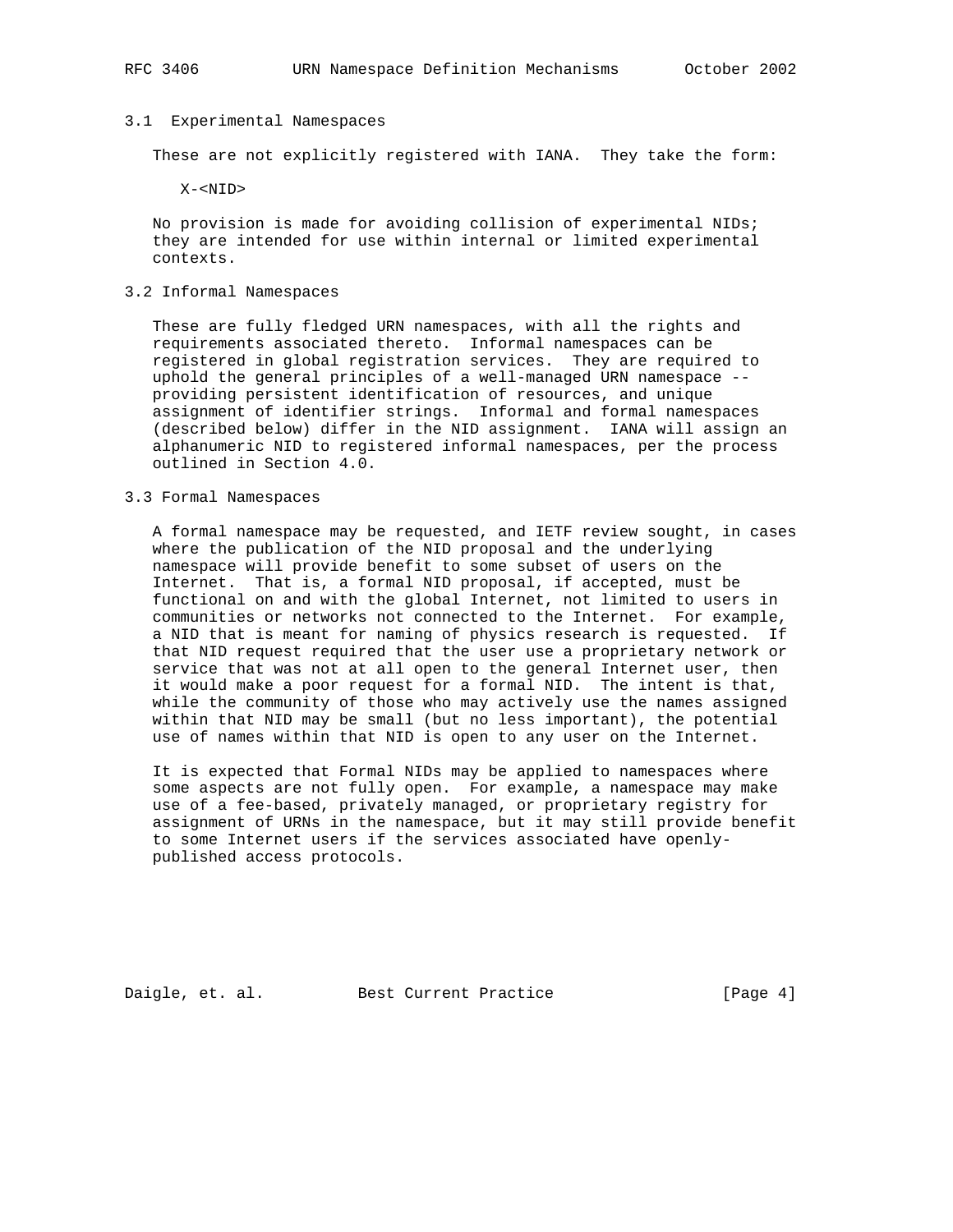In addition to the basic registration information defined in the registration template (in Appendix A), a formal namespace request must be accompanied by documented considerations of the need for a new namespace and of the community benefit from formally establishing the proposed URN namespace.

 Additionally, since the goal of URNs is to provide persistent identification, some consideration as to the longevity and maintainability of the namespace must be given. The URN WG discussed at length the issue of finding objective measures for predicting (a priori) the continued success of a namespace. No conclusion was reached -- much depends on factors that are completely beyond the technical scope of the namespace. However, the collective experience of the IETF community does contain a wealth of information on technical factors that will prevent longevity of identification. The IESG may elect not to publish a proposed namespace RFC if the IETF community consensus is that it contains technical flaws that will prevent (or seriously impair the possibility of) persistent identification.

The kinds of things the URN WG discussed included:

- the organization maintaining the URN namespace should demonstrate stability and the ability to maintain the URN namespace for a long time, and/or it should be clear how the namespace can continue to be usable/useful if the organization ceases to be able to foster it;
- it should demonstrate ability and competency in name assignment. This should improve the likelihood of persistence (e.g. to minimize the likelihood of conflicts);
- it should commit to not re-assigning existing names and allowing old names to continue to be valid, even if the owners or assignees of those names are no longer members or customers of that organization. This does not mean that there must be resolution of such names, but that they must not resolve the name to false or stale information, and that they must not be reassigned.

 These aspects, though hard to quantify objectively, should be considered by organizations/people considering the development of a Formal URN namespace, and they will be kept in mind when evaluating the technical merits of any proposed Formal namespace.

Daigle, et. al. Best Current Practice [Page 5]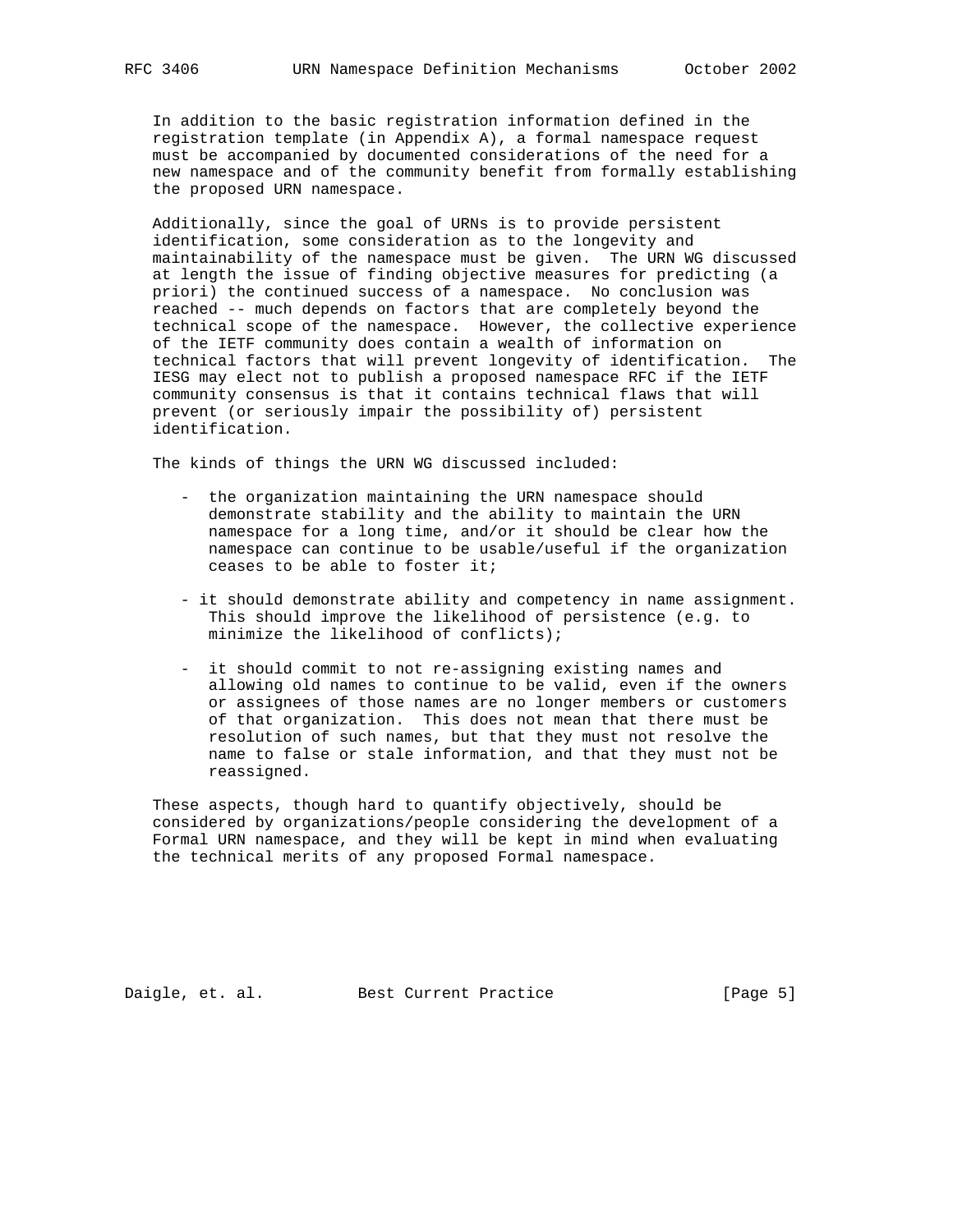4.0 URN Namespace Registration, Update, and NID Assignment Process

 Different levels of disclosure are expected/defined for namespaces. According to the level of open-forum discussion surrounding the disclosure, a URN namespace may be assigned or may request a particular identifier. The "IANA Considerations" document [RFC2434] suggests the need to specify update mechanisms for registrations - who is given the authority to do so, from time to time, and what are the processes. Since URNs are meant to be persistently useful, few (if any) changes should be made to the structural interpretation of URN strings (e.g., adding or removing rules for lexical equivalence that might affect the interpretation of URN IDs already assigned). However, it may be important to introduce clarifications, expand the list of authorized URN assigners, etc, over the natural course of a namespace's lifetime. Specific processes are outlined below.

 The official list of registered URN namespaces is maintained by IANA. URN namespace registrations are currently being posted in the anonymous FTP directory:

http://www.iana.org/assignments/urn-namespaces

See [RFC3232] for the current location of IANA registry.

 The registration and maintenance procedures vary slightly from one namespace type (as defined in Section 3.0) to another.

4.1 Experimental

These are not explicitly registered with IANA. They take the form:

X-<NID>

 No provision is made for avoiding collision of experimental NIDs; they are intended for use within internal or limited experimental contexts.

 As there is no registration, no registration maintenance procedures are needed.

4.2 Informal

 These are registered with IANA and are assigned a number sequence as an identifier, in the format:

"urn-" <number>

Daigle, et. al. Best Current Practice [Page 6]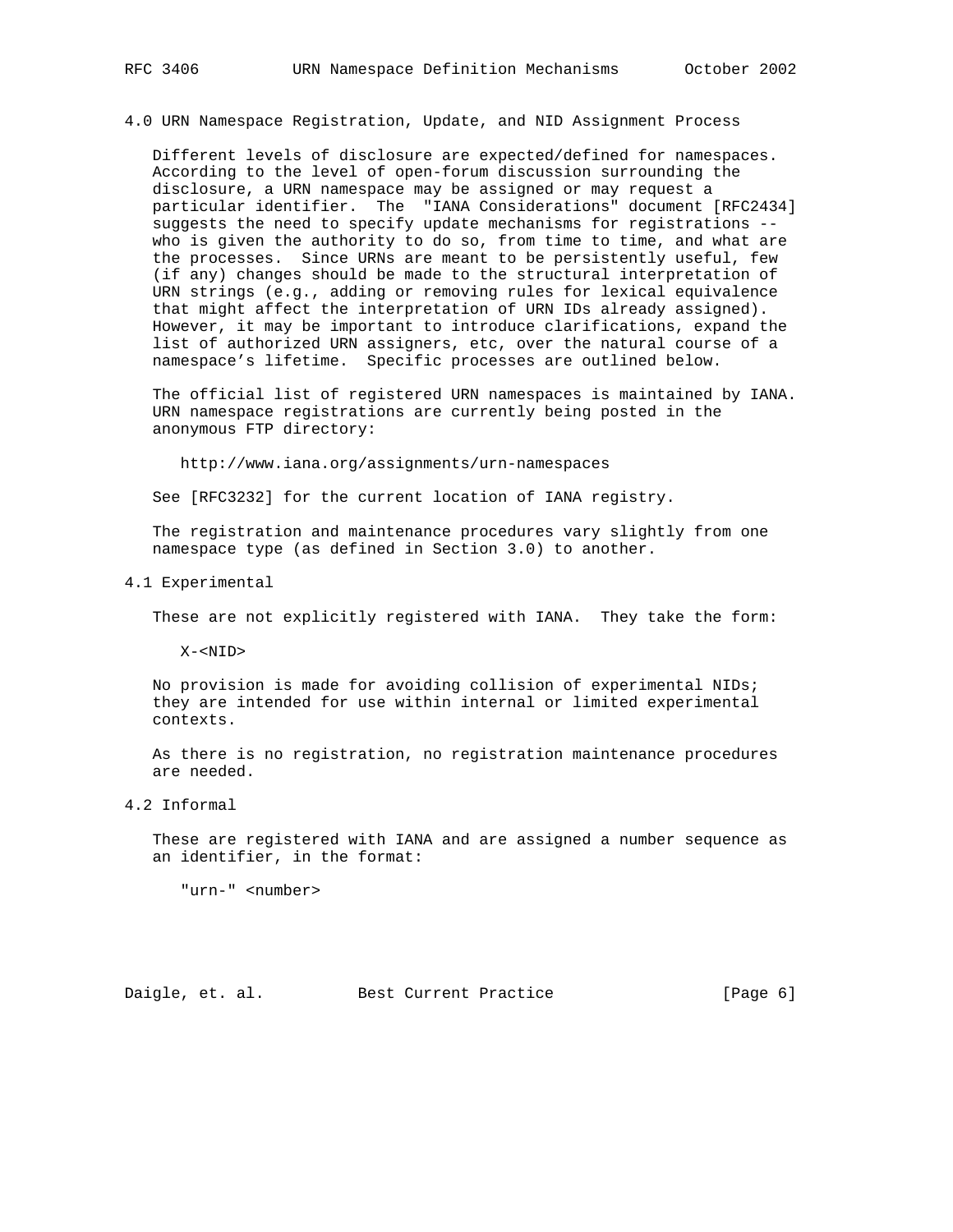where <number> is chosen by the IANA on a First Come First Served basis (see [RFC2434]).

 Registrants should send a copy of the registration template (see Appendix A), duly completed, to:

urn-nid@apps.ietf.org

 and allow for a 2 week discussion period for clarifying the expression of the registration information and suggestions for technical improvements to the namespace proposal.

 After suggestions for clarification of the registration information have been incorporated, the template may be submitted for assignment of a NID to:

iana@iana.org

The only restrictions on <number> are that it consist strictly of digits and that it not cause the NID to exceed length limitations outlined in the URN syntax ([RFC2141]).

 Registrations may be updated by the original registrant, or an entity designated by the registrant, by updating the registration template, submitting it to the discussion list for a further 2 week discussion period, and finally resubmitting it to IANA, as described above.

4.3 Formal

Formal NIDs are assigned via IETF Consensus, as defined in [RFC2434]:

 "IETF Consensus - New values are assigned through the IETF consensus process. Specifically, new assignments are made via RFCs approved by the IESG. Typically, the IESG will seek input on prospective assignments from appropriate persons (e.g., a relevant Working Group if one exists)."

 Thus, the Formal NID application is made via publication of an RFC through standard IETF processes. The RFC need not be standards track, but it will be subject to IESG review and acceptance pursuant to the guidelines written here (as well as standard RFC publication guidelines). The template defined in Appendix A may be included as part of an RFC defining some other aspect of the namespace, or it may be put forward as an RFC in its own right. The proposed template should be sent to the:

urn-nid@apps.ietf.org

Daigle, et. al. Best Current Practice [Page 7]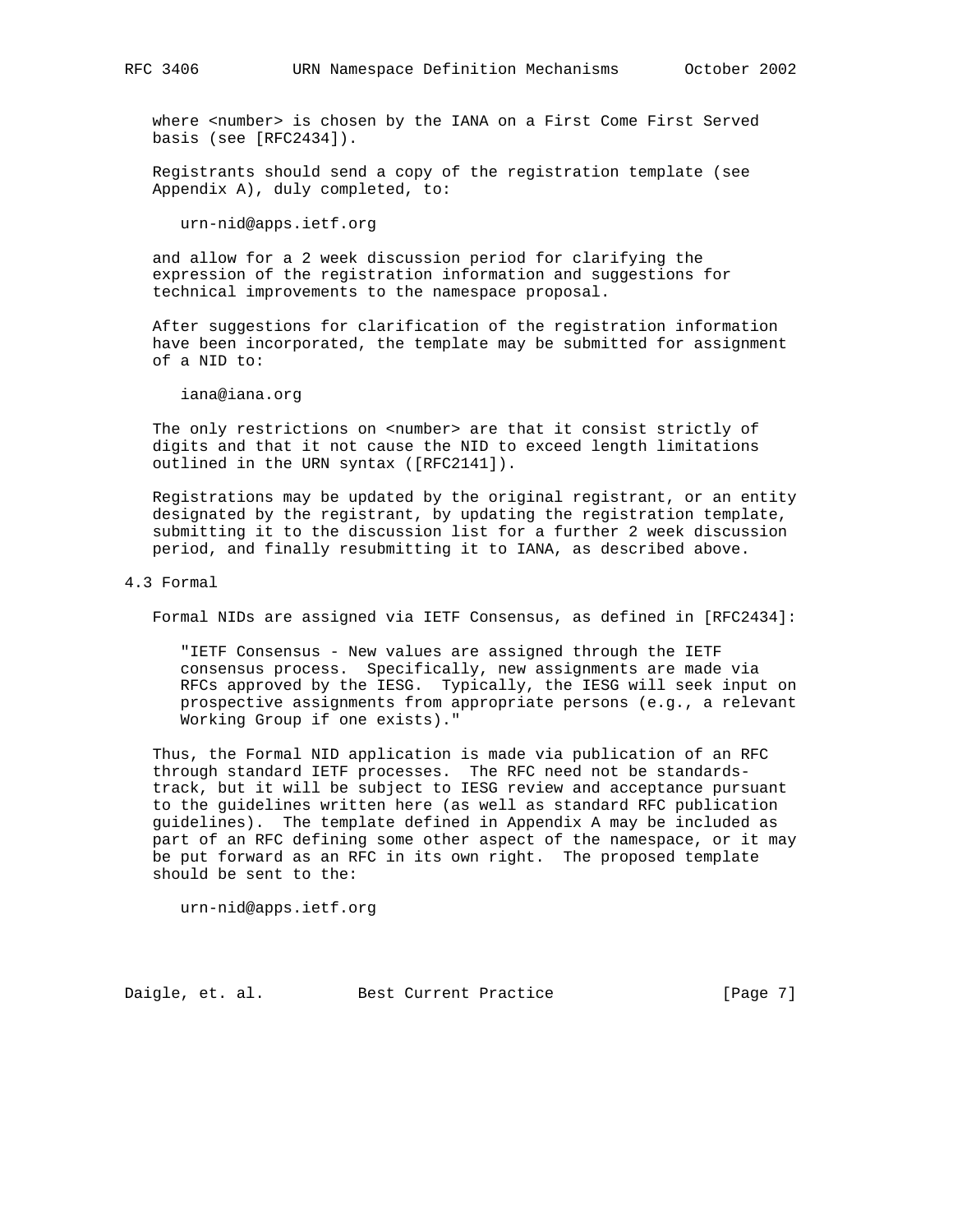mailing list to allow for a two week discussion period for clarifying the expression of the registration information, before the IESG reviews the document.

 The RFC must include a "Namespace Considerations" section, which outlines the perceived need for a new namespace (i.e., where existing namespaces fall short of the proposer's requirements).

Considerations might include:

- URN assignment procedures
- URN resolution/delegation
- type of resources to be identified
- type of services to be supported

 NOTE: It is expected that more than one namespace may serve the same "functional" purpose; the intent of the "Namespace Considerations" section is to provide a record of the proposer's "due diligence" in exploring existing possibilities, for the IESG's consideration.

 The RFC must also include a "Community Considerations" section, which indicates the dimensions upon which the proposer expects its community to be able to benefit by publication of this namespace as well as how a general Internet user will be able to use the space if they care to do so. Potential considerations include:

- open assignment and use of identifiers within the namespace
- open operation of resolution servers for the namespace (server) - creation of software that can meaningfully resolve and access
- services for the namespace (client)

 The RFC must include an "IANA Considerations" section, indicating that the document includes a URN NID registration that is to be entered into the IANA registry of URN NIDs.

 A particular NID string is requested, and is assigned by IETF consensus (as defined in [RFC2434]), with the additional constraints that the NID string must:

- not be an already-registered NID
- not start with "x-" (see Type I above)
- not start with "urn-" (see Type II above)
- not start with "XY-", where XY is any combination of 2 ASCII letters (see NOTE, below)
	- be more than 2 letters long

Daigle, et. al. Best Current Practice [Page 8]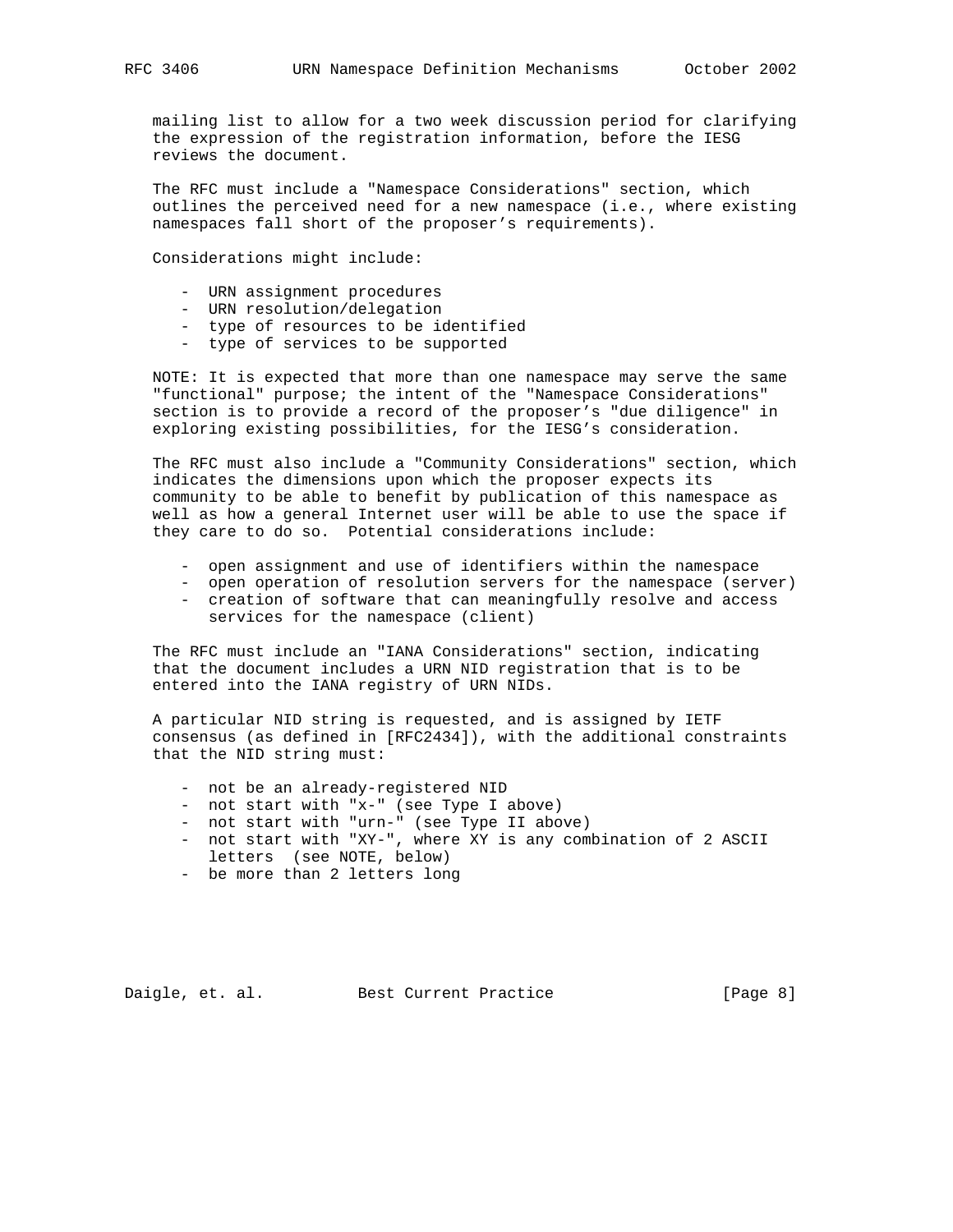NOTE: ALL two-letter combinations, and two-letter combinations followed by "-" and any sequence of valid NID characters are reserved for potential use as countrycode-based NIDs for eventual national registrations of URN namespaces. The definition and scoping of rules for allocation of responsibility for such namespaces is beyond the scope of this document.

 Registrations may be revised by updating the RFC through standard IETF RFC update processes (see [RFC2606] for a discussion of IETF process). In any case, a revised document, in the form of a new Internet-Draft, must be published, and the proposed updated template must be circulated on the urn-nid discussion list, allowing for a 2 week review period before pursuing publication of the new RFC document.

5.0 Security Considerations

 This document largely focuses on providing mechanisms for the declaration of public information. Nominally, these declarations should be of relatively low security profile, however there is always the danger of "spoofing" and providing mis-information. Information in these declarations should be taken as advisory.

6.0 IANA Considerations

 This document outlines the processes for registering URN namespaces, and has implications for the IANA in terms of registries to be maintained. In all cases, the IANA should assign the appropriate NID (informal or formal), as described above, once an IESG-designated expert has confirmed that the requisite registration process steps have been completed. This document defines processes to replace those outlined in [RFC2611].

# 7.0 References

- [ISO8601] ISO 8601 : 1988 (E), "Data elements and interchange formats - Information interchange - Representation of dates and times"
- [RFC1737] Sollins, K. and L. Masinter, "Functional Requirements for Uniform Resource Names", RFC 1737, December 1994.
- [RFC2026] Bradner, S., "The Internet Standards Process -- Revision 3", BCP 9, RFC 2026, October 1996.

[RFC2141] Moats, R., "URN Syntax", RFC 2141, May 1997.

Daigle, et. al. Best Current Practice [Page 9]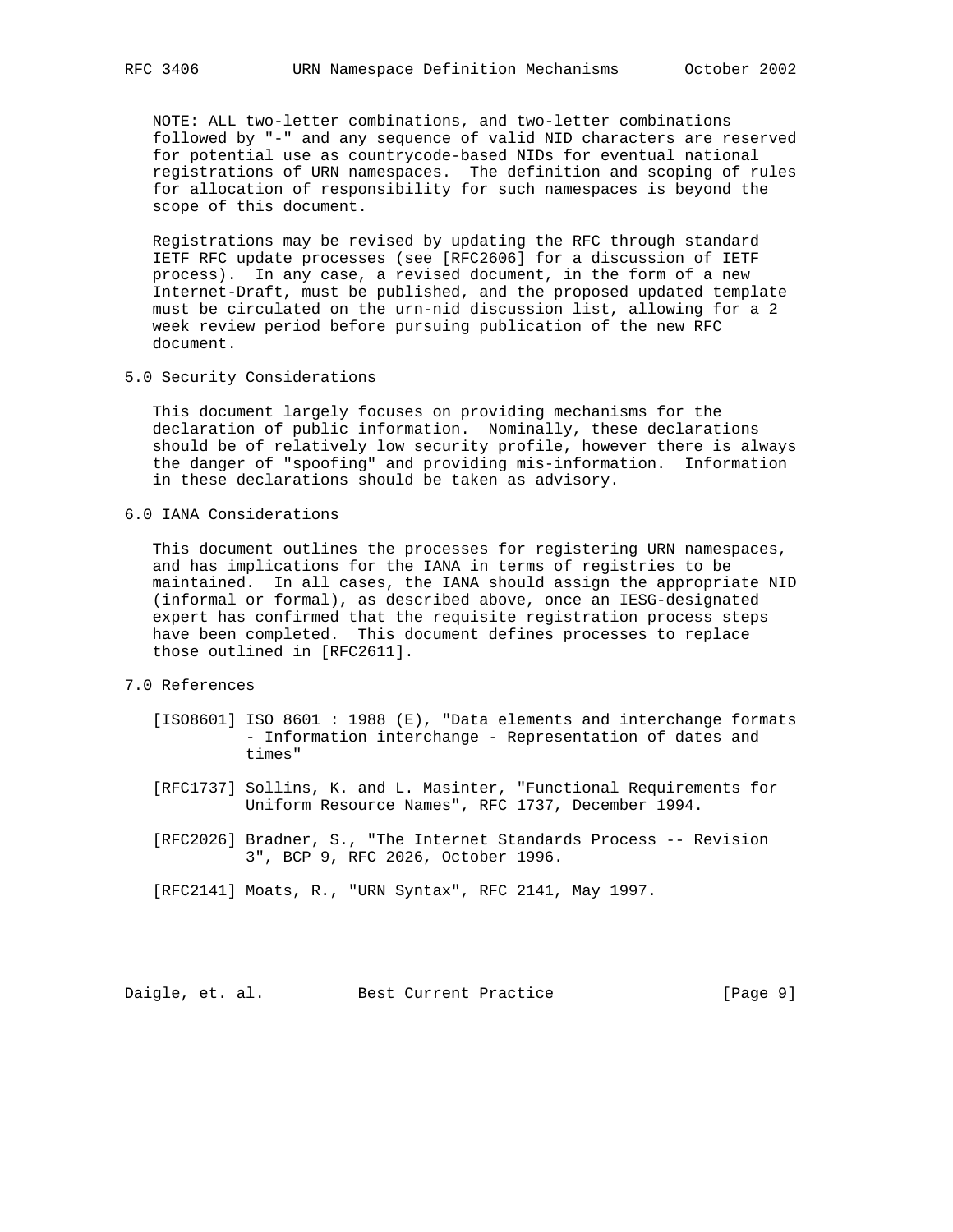- [RFC2276] Sollins, K., "Architectural Principles of Uniform Resource Name Resolution", RFC 2276, January 1998.
- [RFC2288] Lynch, C., Preston, C. and R. Daniel, "Using Existing Bibliographic Identifiers as Uniform Resource Names", RFC 2288, February 1998.
- [RFC2434] Narten, T. and H. Alvestrand, "Guidelines for Writing an IANA Considerations Section in RFCs", BCP 26, RFC 2434, October 1998.
- [RFC2611] Daigle, L., van Gulik, D., Iannella, R. and P. Faltstrom, "URN Namespace Definition Mechanisms", RFC 2611, June 1999.
- [RFC3232] Reynolds, J, Editor, "Assigned Numbers: RFC 1700 is Replaced by an On-line Database", RFC 3232, January 2002.
- [RFC3305] Mealling, M. (Ed.) and R. Denenberg (Ed.), "Report from the Joint W3C/IETF URI Planning Interest Group: Uniform Resource Identifiers (URIs), URLs, and Uniform Resource Names (URNs): Clarifications and Recommendations", RFC 3305, August 2002.
- [RFC3401] Mealling, M., "Dynamic Delegation Discovery System (DDDS) Part One: The Comprehensive DDDS", RFC 3401, October 2002.
- [RFC3405] Mealling, M., "Dynamic Delegation Discovery System (DDDS) Part Five: URI.ARPA Assignment Procedures", RFC 3405, October 2002.

Daigle, et. al. Best Current Practice [Page 10]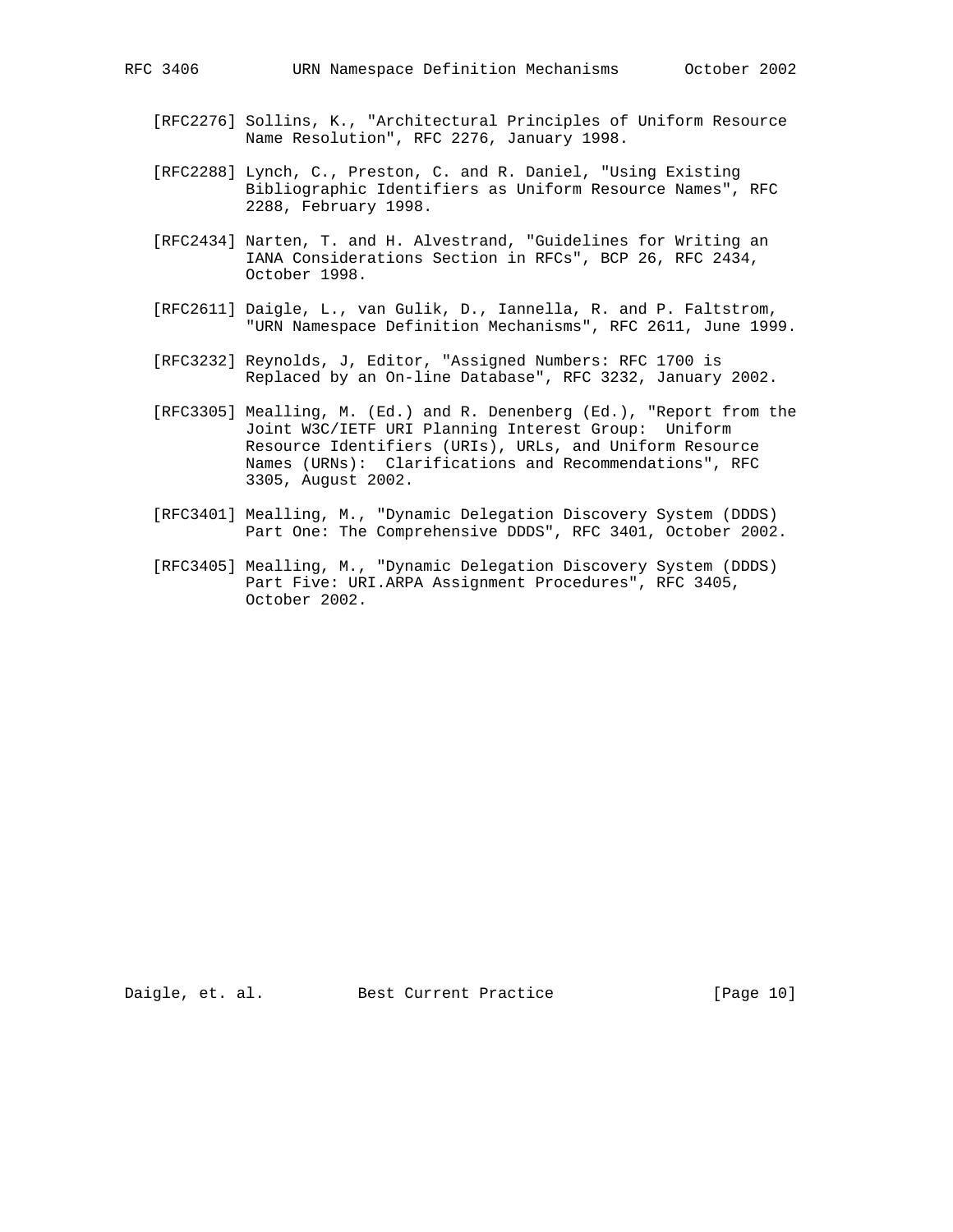Appendix A -- URN Namespace Definition Template

 Definition of a URN namespace is accomplished by completing the following information template. Apart from providing a mechanism for disclosing structure of the URN namespace, this information is designed to be useful for

- entities seeking to have a URN assigned in a namespace (if applicable)
- entities seeking to provide URN resolvers for a namespace (if applicable)

 This is particularly important for communities evaluating the possibility of using a portion of an existing URN namespace rather than creating their own.

 Applications for Formal URN namespaces must also document "Namespace Considerations", "Community Considerations" and "IANA Considerations", as described in Section 4.3.

Information in the template is as follows:

Namespace ID:

 Assigned by IANA. In the case of a Formal NID registration, a particular NID string may be requested.

Registration Information:

 This is information to identify the particular version of registration information:

- registration version number: starting with 1, incrementing by 1 with each new version
- registration date: date submitted to the IANA, using the format outlined in [ISO8601]:

YYYY-MM-DD

 Declared registrant of the namespace: This includes: Registering organization Name Address Designated contact person Name Coordinates (at least one of: e-mail, phone, postal address)

Daigle, et. al. Best Current Practice [Page 11]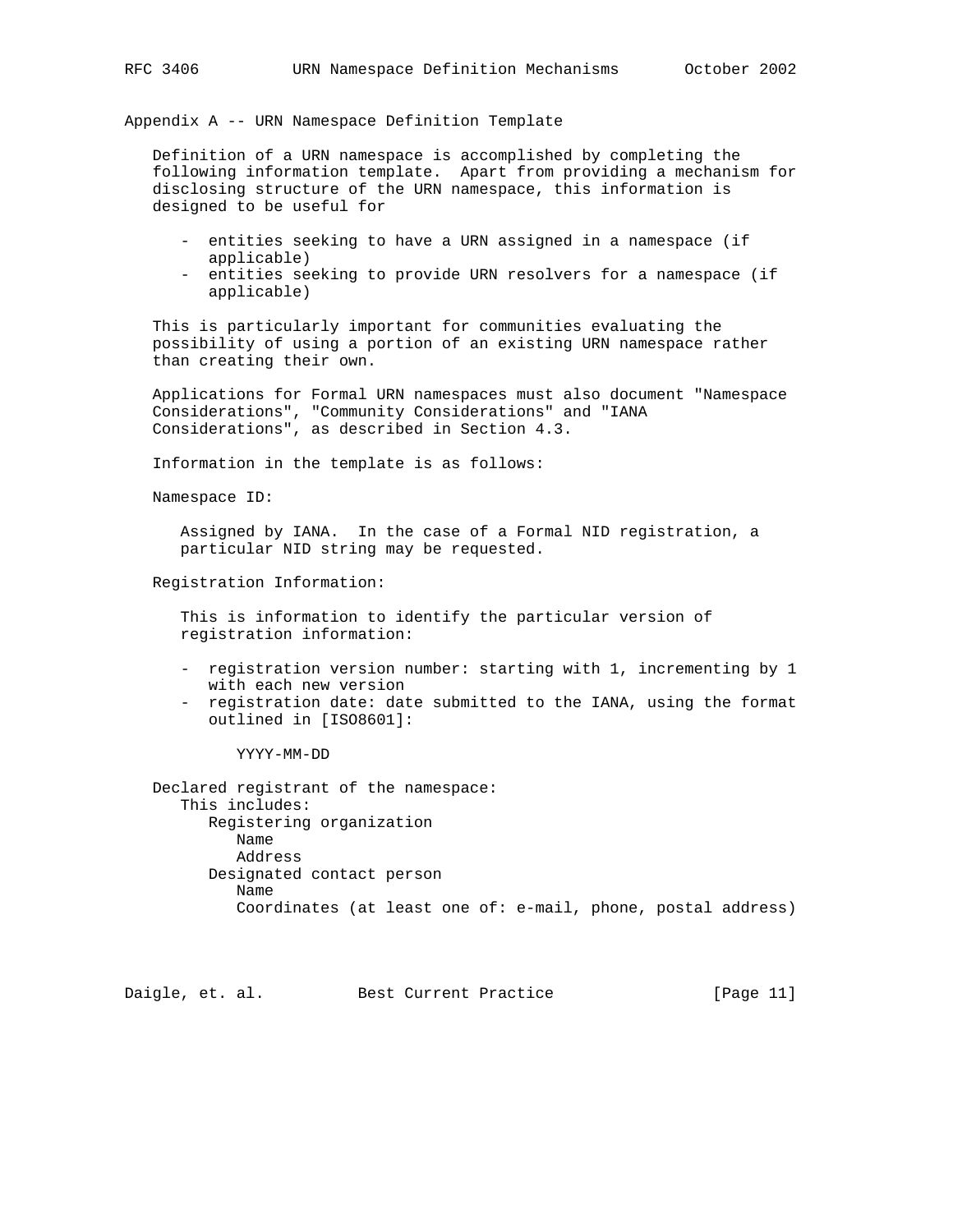Declaration of syntactic structure:

 This section should outline any structural features of identifiers in this namespace. At the very least, this description may be used to introduce terminology used in other sections. This structure may also be used for determining realistic caching/shortcuts approaches; suitable caveats should be provided. If there are any specific character encoding rules (e.g., which character should always be used for single-quotes), these should be listed here.

Answers might include, but are not limited to:

- the structure is opaque (no exposition)
- a regular expression for parsing the identifier into components, including naming authorities

Relevant ancillary documentation:

 This section should list any RFCs, standards, or other published documentation that defines or explains all or part of the namespace structure.

Answers might include, but are not limited to:

- RFCs outlining syntax of the namespace
- Other of the defining community's (e.g., ISO) documents outlining syntax of the identifiers in the namespace
- Explanatory material introducing the namespace

Identifier uniqueness considerations:

 This section should address the requirement that URN identifiers be assigned uniquely -- they are assigned to at most one resource, and are not reassigned.

 (Note that the definition of "resource" is fairly broad; for example, information on "Today's Weather" might be considered a single resource, although the content is dynamic.)

Possible answers include, but are not limited to:

- exposition of the structure of the identifiers, and partitioning of the space of identifiers amongst assignment authorities which are individually responsible for respecting uniqueness rules
- identifiers are assigned sequentially
- information is withheld; the namespace is opaque

Daigle, et. al. Best Current Practice [Page 12]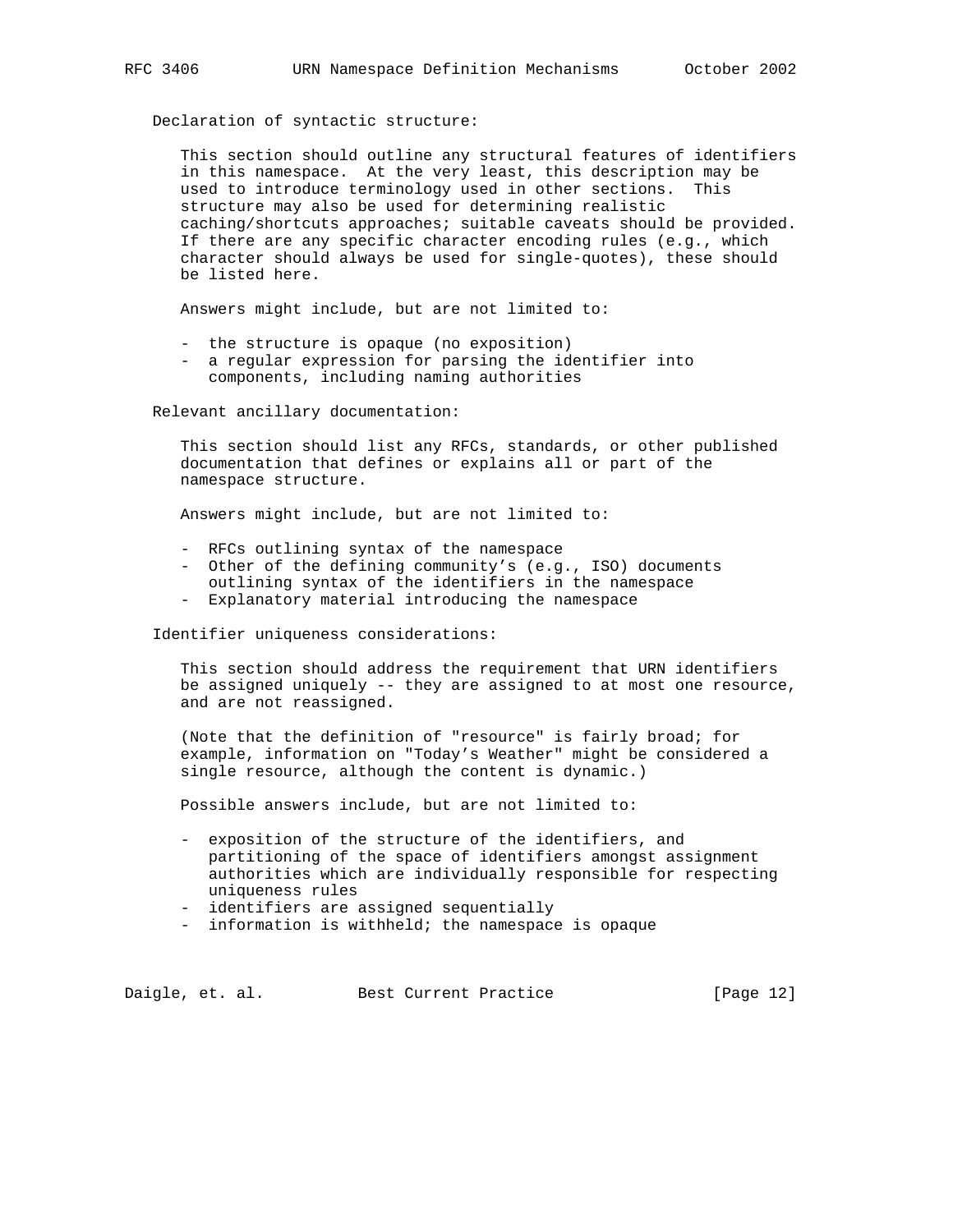Identifier persistence considerations:

 Although non-reassignment of URN identifiers ensures that a URN will persist in identifying a particular resource even after the "lifetime of the resource", some consideration should be given to the persistence of the usability of the URN. This is particularly important in the case of URN namespaces providing global resolution.

Possible answers include, but are not limited to:

- quality of service considerations

Process of identifier assignment:

 This section should detail the mechanisms and/or authorities for assigning URNs to resources. It should make clear whether assignment is completely open, or if limited, how to become an assigner of identifiers, and/or get one assigned by existing assignment authorities.

Answers could include, but are not limited to:

- assignment is completely open, following a particular algorithm
- assignment is delegated to authorities recognized by a particular organization (e.g., the Digital Object Identifier Foundation controls the DOI assignment space and its delegation)
- assignment is completely closed (e.g., for a private organization)

Process for identifier resolution:

 If a namespace is intended to be accessible for global resolution, it must be registered in an RDS (Resolution Discovery System, see [RFC2276]) such as DDDS. Resolution then proceeds according to standard URI resolution processes, and the mechanisms of the RDS. What this section should outline is the requirements for becoming a recognized resolver of URNs in this namespace (and being so listed in the RDS registry).

Answers may include, but are not limited to:

- the namespace is not listed with an RDS; this is not relevant
- resolution mirroring is completely open, with a mechanism for updating an appropriate RDS
- resolution is controlled by entities to which assignment has been delegated

Daigle, et. al. Best Current Practice [Page 13]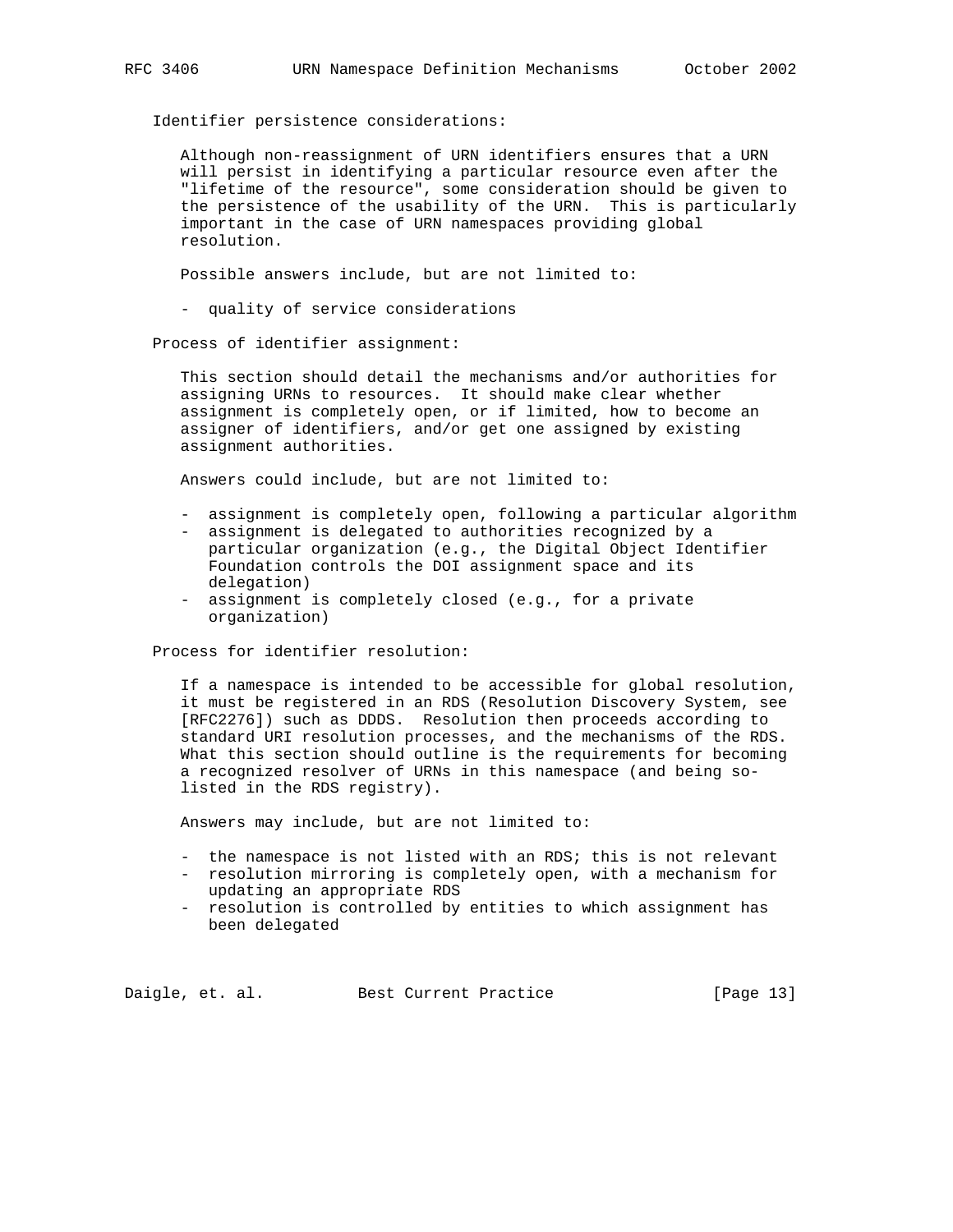Rules for Lexical Equivalence:

 If there are particular algorithms for determining equivalence between two identifiers in the underlying namespace (hence, in the URN string itself), rules can be provided here.

Some examples include:

- equivalence between hyphenated and non-hyphenated groupings in the identifier string
- equivalence between single-quotes and double-quotes
- Namespace-defined equivalences between specific characters, such as "character X with or without diacritic marks".

 Note that these are not normative statements for any kind of best practice for handling equivalences between characters; they are statements limited to reflecting the namespace's own rules.

#### Conformance with URN Syntax:

 This section should outline any special considerations required for conforming with the URN syntax. This is particularly applicable in the case of legacy naming systems that are used in the context of URNs.

 For example, if a namespace is used in contexts other than URNs, it may make use of characters that are reserved in the URN syntax.

 This section should flag any such characters, and outline necessary mappings to conform to URN syntax. Normally, this will be handled by hex encoding the symbol.

For example, see the section on SICIs in [RFC2288].

Validation mechanism:

 Apart from attempting resolution of a URN, a URN namespace may provide mechanisms for "validating" a URN -- i.e., determining whether a given string is currently a validly-assigned URN. There are 2 issues here: 1) users should not "guess" URNs in a namespace; 2) when the URN namespace is based on an existing identifier system, it may not be the case that all the existing identifiers are assigned on Day 0. The reasonable expectation is that the resource associated with each resulting URN is somehow related to the thing identified by the original identifier system, but those resources may not exist for each original identifier. For example, even if a telephone number-based URN namespace was created, it is not clear that all telephone numbers would

Daigle, et. al. Best Current Practice [Page 14]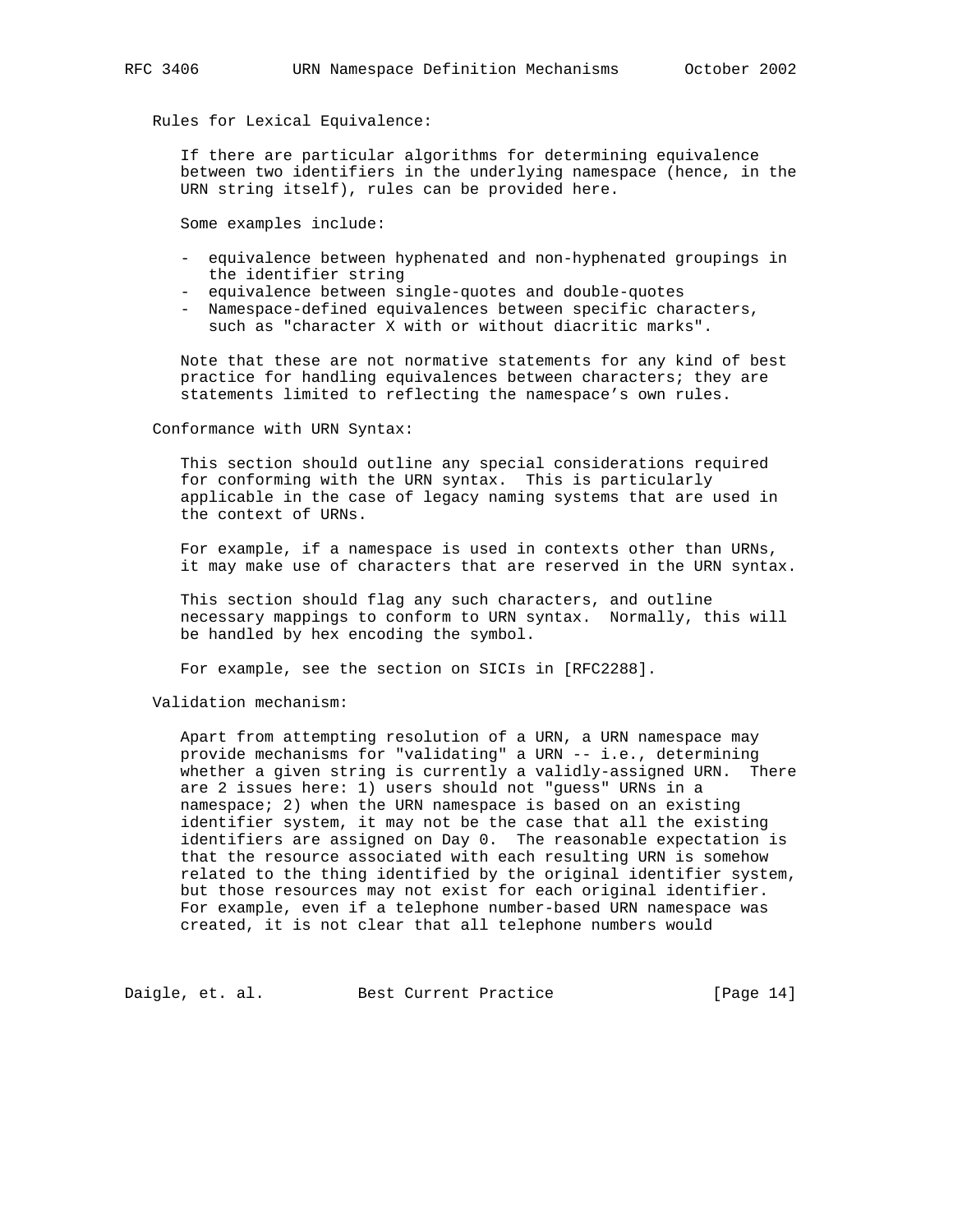immediately become "valid" URNs, that could be resolved using whatever mechanisms are described as part of the namespace registration.

Validation mechanisms might be:

- a syntax grammar
- an on-line service
- an off-line service

Scope:

 This section should outline the scope of the use of the identifiers in this namespace. Apart from considerations of private vs. public namespaces, this section is critical in evaluating the applicability of a requested NID. For example, a namespace claiming to deal in "social security numbers" should have a global scope and address all social security number structures (unlikely). On the other hand, at a national level, it is reasonable to propose a URN namespace for "this nation's social security numbers".

Appendix B -- Illustration

B.1 Example Template

 The following example is provided for the purposes of illustrating the URN NID template described in Appendix A. Although it is based on a hypothetical "generic Internet namespace" that has been discussed informally within the URN WG, there are still technical and infrastructural issues that would have to be resolved before such a namespace could be properly and completely described.

Namespace ID:

To be assigned

Registration Information:

 Version 1 Date: <when submitted>

Daigle, et. al. Best Current Practice [Page 15]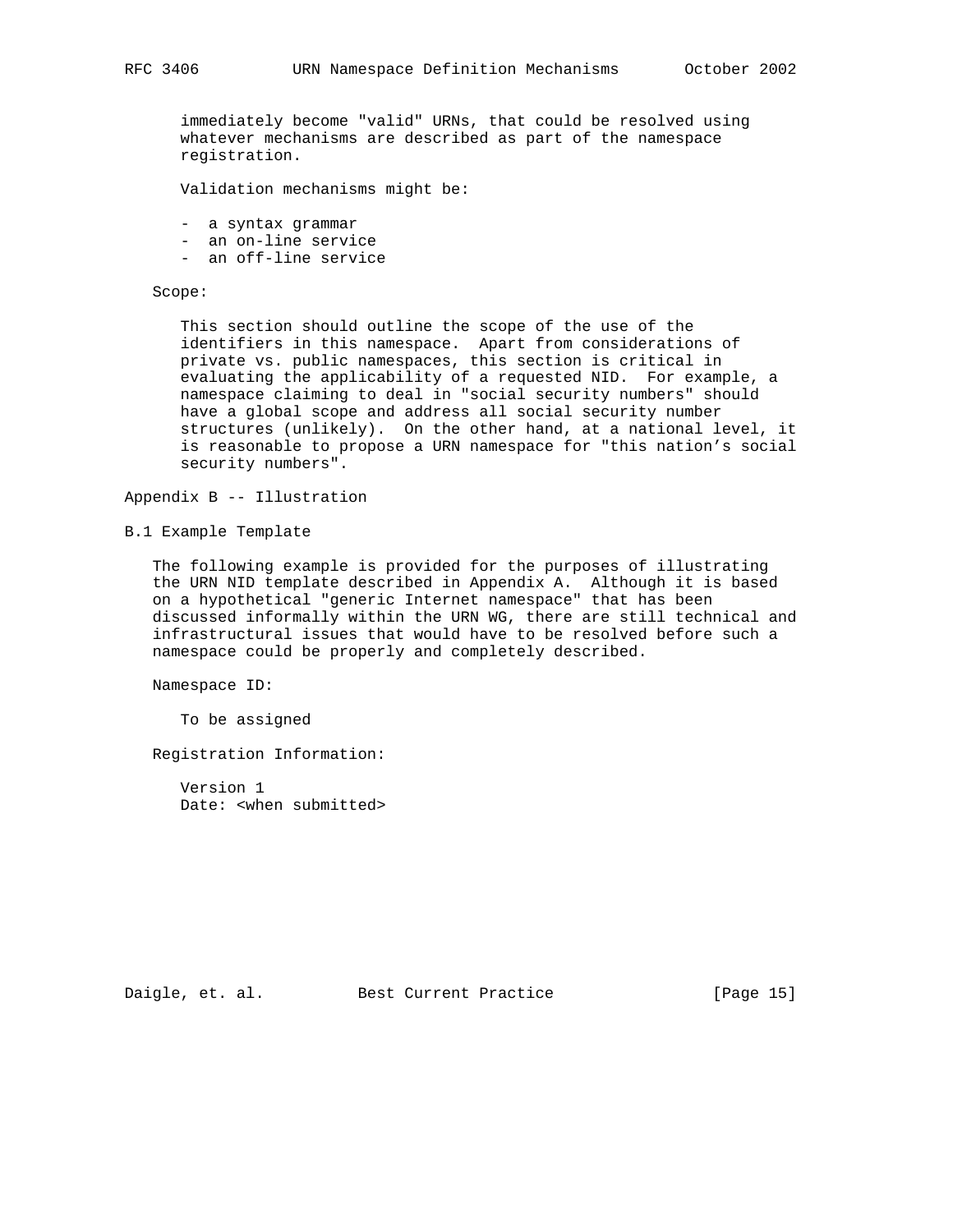Declared registrant of the namespace:

| Name:    | Thinking Cat Enterprises       |
|----------|--------------------------------|
| Address: | 1 ThinkingCat Way              |
|          | Trupville, NewCountry          |
| Contact: | L. Daigle                      |
|          | E-mail: leslie@thinkingcat.com |

Declaration of structure:

The identifier structure is as follows:

URN:<assigned number>:<FQDN>:<assigned string>

 where FQDN is a fully-qualified domain name, and the assigned string is conformant to URN syntax requirements.

Relevant ancillary documentation:

Definition of domain names, found in:

 P. Mockapetris, "DOMAIN NAMES - IMPLEMENTATION AND SPECIFICATION", RFC 1035, November 1987.

Identifier uniqueness considerations:

 Uniqueness is guaranteed as long as the assigned string is never reassigned for a given FQDN, and that the FQDN is never reassigned.

 N.B.: operationally, there is nothing that prevents a domain name from being reassigned; indeed, it is not an uncommon occurrence. This is one of the reasons that this example makes a poor URN namespace in practice, and is therefore not seriously being proposed as it stands.

Identifier persistence considerations:

 Persistence of identifiers is dependent upon suitable delegation of resolution at the level of "FQDN"s, and persistence of FQDN assignment.

Same note as above.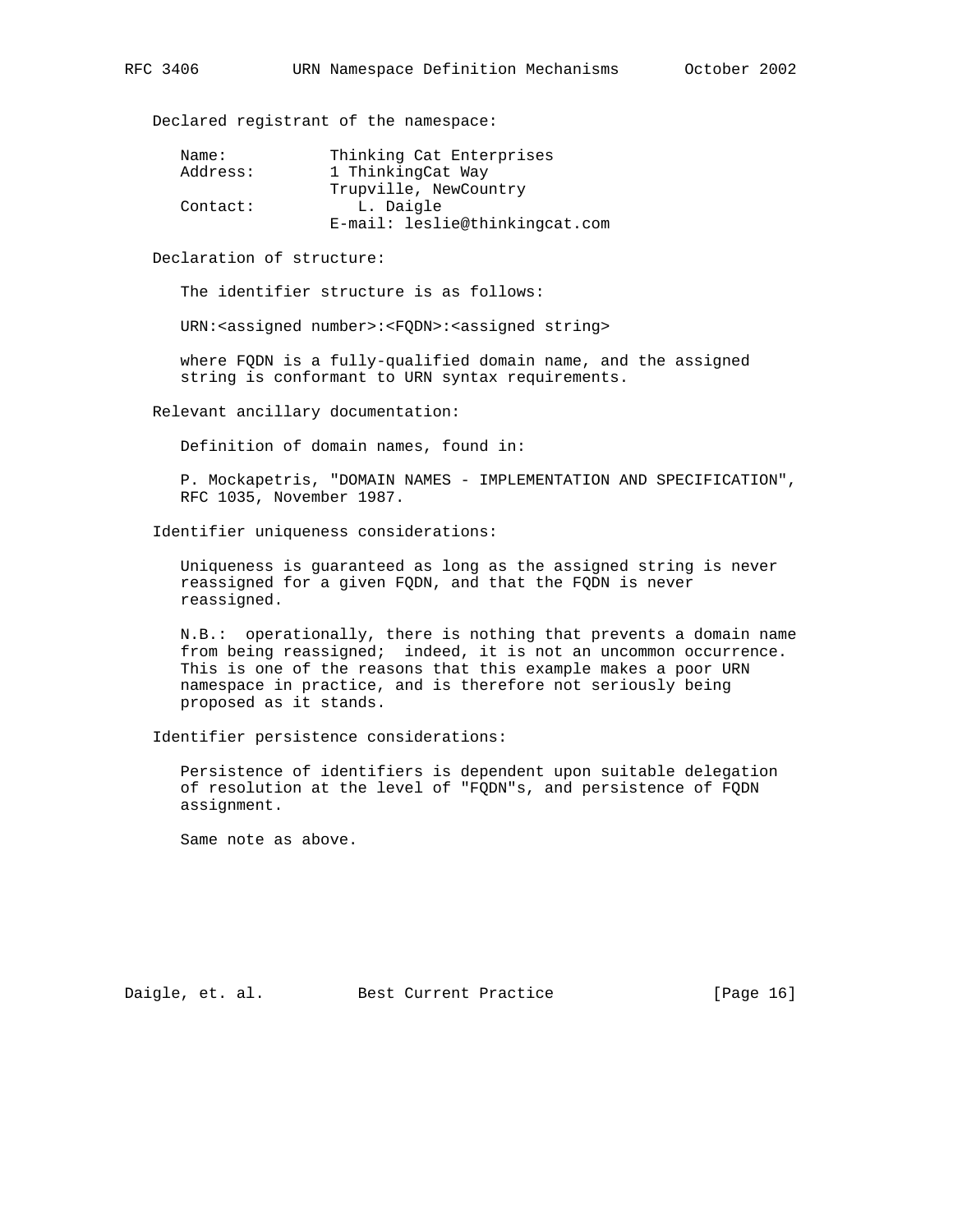Process of identifier assignment:

 Assignment of these URNs is delegated to individual domain name holders (for FQDNs). The holder of the FQDN registration is required to maintain an entry (or delegate it) in the DDDS. Within each of these delegated name partitions, the string may be assigned per local requirements.

e.g., urn:<assigned number>:thinkingcat.com:001203

Process for identifier resolution:

 Domain name holders are responsible for operating or delegating resolution servers for the FQDN in which they have assigned URNs.

Rules for Lexical Equivalence:

FQDNs are case-insensitive. Thus, the portion of the URN

urn:<assigned number>:<FQDN>:

 is case-insensitive for matches. The remainder of the identifier must be considered case-sensitive.

# Conformance with URN Syntax:

No special considerations.

Validation mechanism:

None specified.

Scope:

Global.

B.2 Registration steps in practice

 The key steps for registration of informal or formal namespaces typically play out as follows:

Informal NID:

 1. Complete the registration template. This may be done as part of an Internet-Draft.

Daigle, et. al. Best Current Practice [Page 17]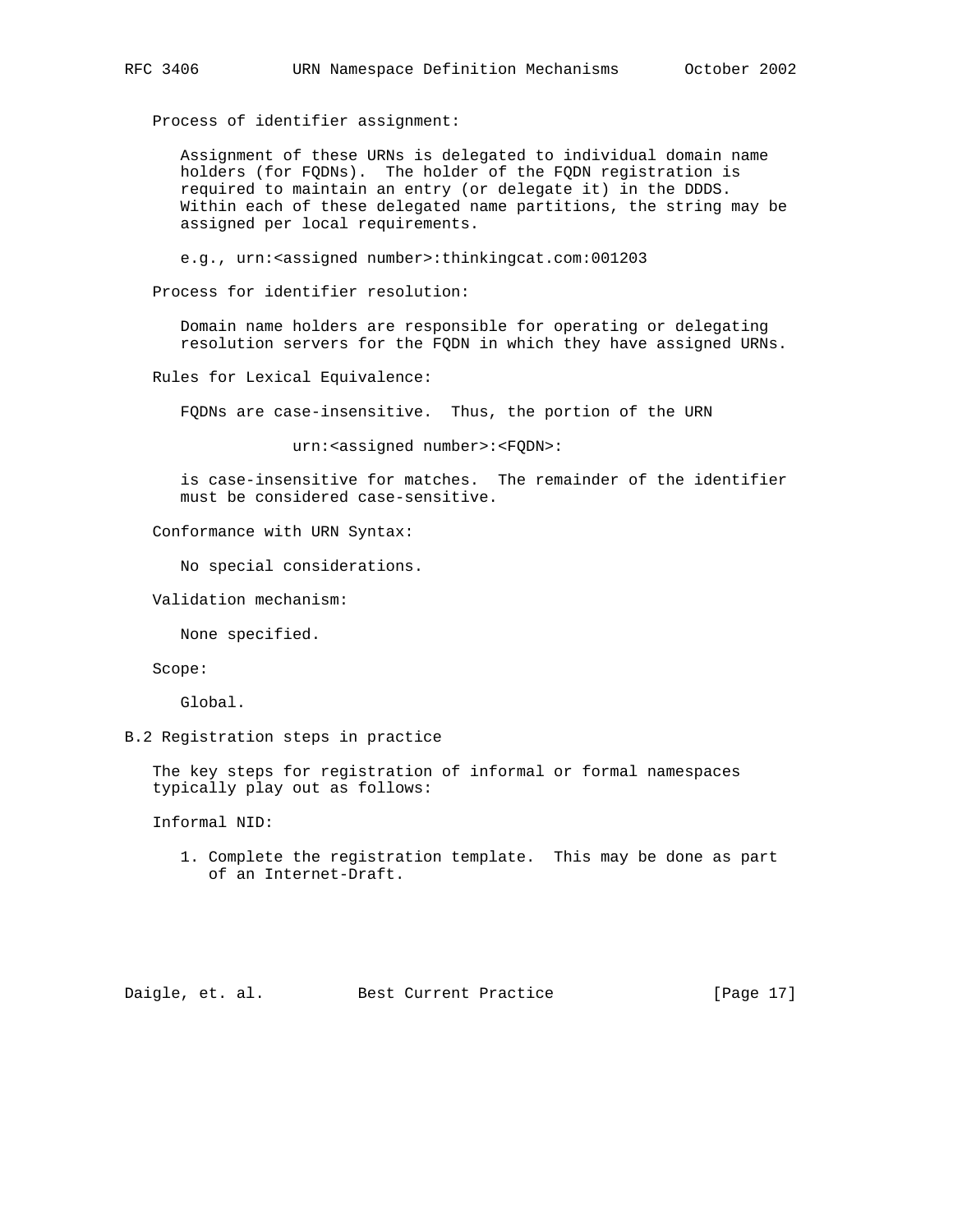- 2. Communicate the registration template to urn-nid@apps.ietf.org for technical review -- as a published I-D, or text e-mail message containing the template.
- 3. Update the registration template as necessary from comments, and repeat steps 2 and 3 as necessary.
- 4. Once comments have been addressed (and the review period has expired), send a request to IANA with the revised registration template.

Formal NID:

- 1. Write an Internet-Draft describing the namespace and include the registration template, duly completed. Be sure to include "Namespace Considerations", "Community Considerations" and "IANA Considerations" sections, as described in Section 4.3.
- 2. Send the Internet-Draft to the I-D editor, and send a copy to urn-nid@apps.ietf.org for technical review.
- 3. Update the Internet-Draft as necessary from comments, and repeat steps 2 and 3 as needed.
- 4. Send a request to the IESG to publish the I-D as an RFC. The IESG may request further changes (published as I-D revisions) and/or direct discussion to designated working groups, area experts, etc.
- 5. If the IESG approves the document for publication as an RFC, send a request to IANA to register the requested NID.

Appendix C -- Changes from RFC 2611

 This revision of [RFC2611] adds more detail describing the process of registering a URN namespace identifier (in terms of mechanical steps).

 This version of the document also separates the process (mechanics) from the discussion of the requirements for namespaces, attempting to make the latter as objective as possible.

 Throughout the document, references have been updated to the current versions of the DDDS and related documentation (which collectively obsolete [RFC2168] and related drafts).

Daigle, et. al. Best Current Practice [Page 18]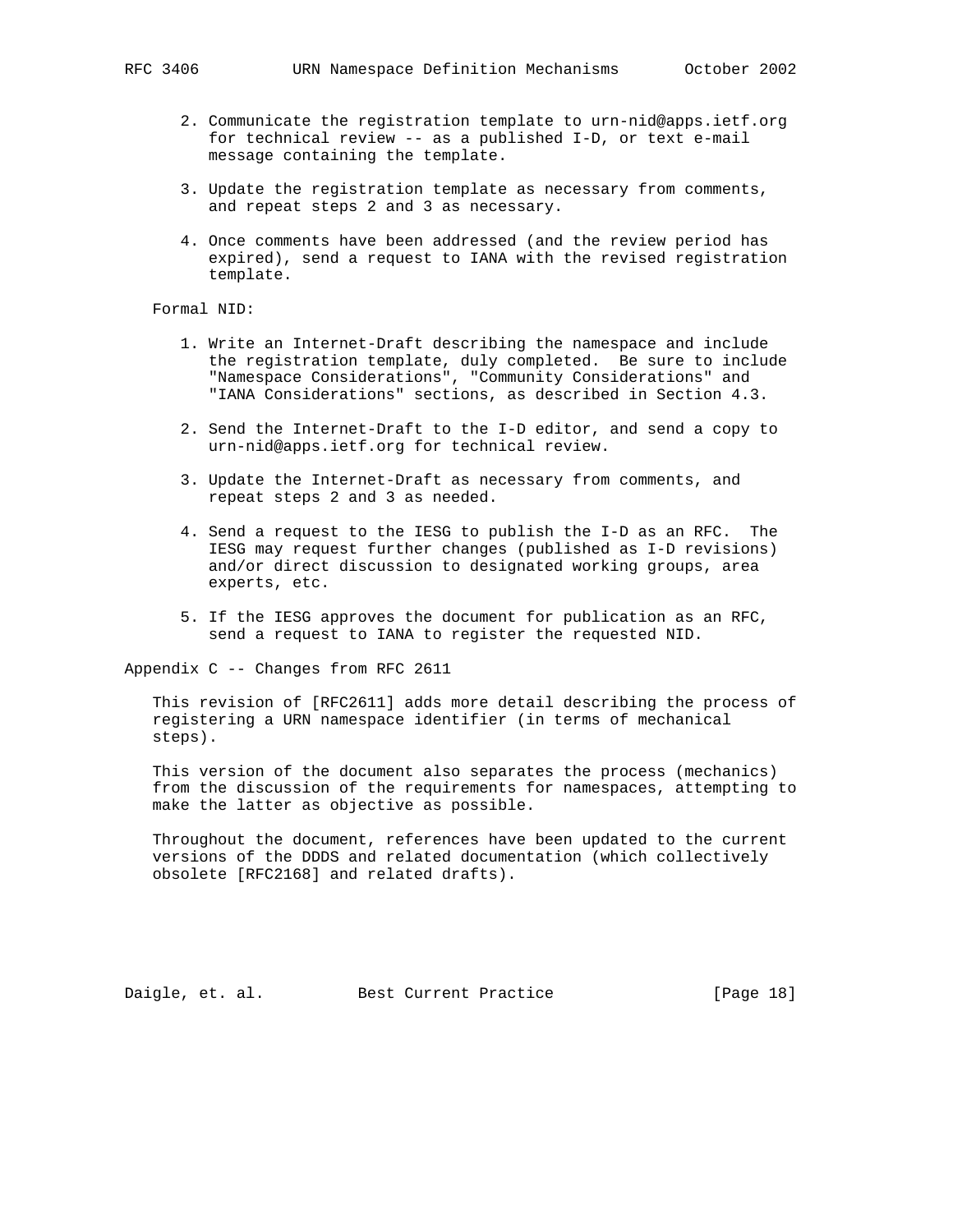C.1 Detailed Document Changes

Added table of contents

Section 2

 Clarified the definition of a URN namespace, the uniqueness of assignment, and that a single resource may have more than one identifier associated with it.

 Clarified the "number example" -- that the same string may appear in 2 different namespaces, and be applied to different resources. Originally used ISBN/ISSN example, but structurally this is not possible.

Section 3 (new)

 This section explicitly defines the 3 categories of namespace -- Experimental, Informal and Formal. This section provides a description of the intended use of the different namespace types, as well as some acceptability guidelines for Formal namespaces (which require IETF review).

Section 4.0

Spelled out the name of RFC 2434 ("IANA Considerations").

Provided a pointer to the IANA URN namespace registry.

Sections 4.1-4.3

 New subsection divisions of the existing discussion of individual namespace types.

Section 4.2

Corrected reference to URN Syntax document (RFC 2141, not RFC 2168).

Section 4.3

 Added clarifying text as to the intended nature of Formal namespaces and processes for registering them.

 Added text to describe the requirement for a "Namespace Considerations" section in RFCs defining Formal namespaces. Defined the required content of that section.

Daigle, et. al. Best Current Practice [Page 19]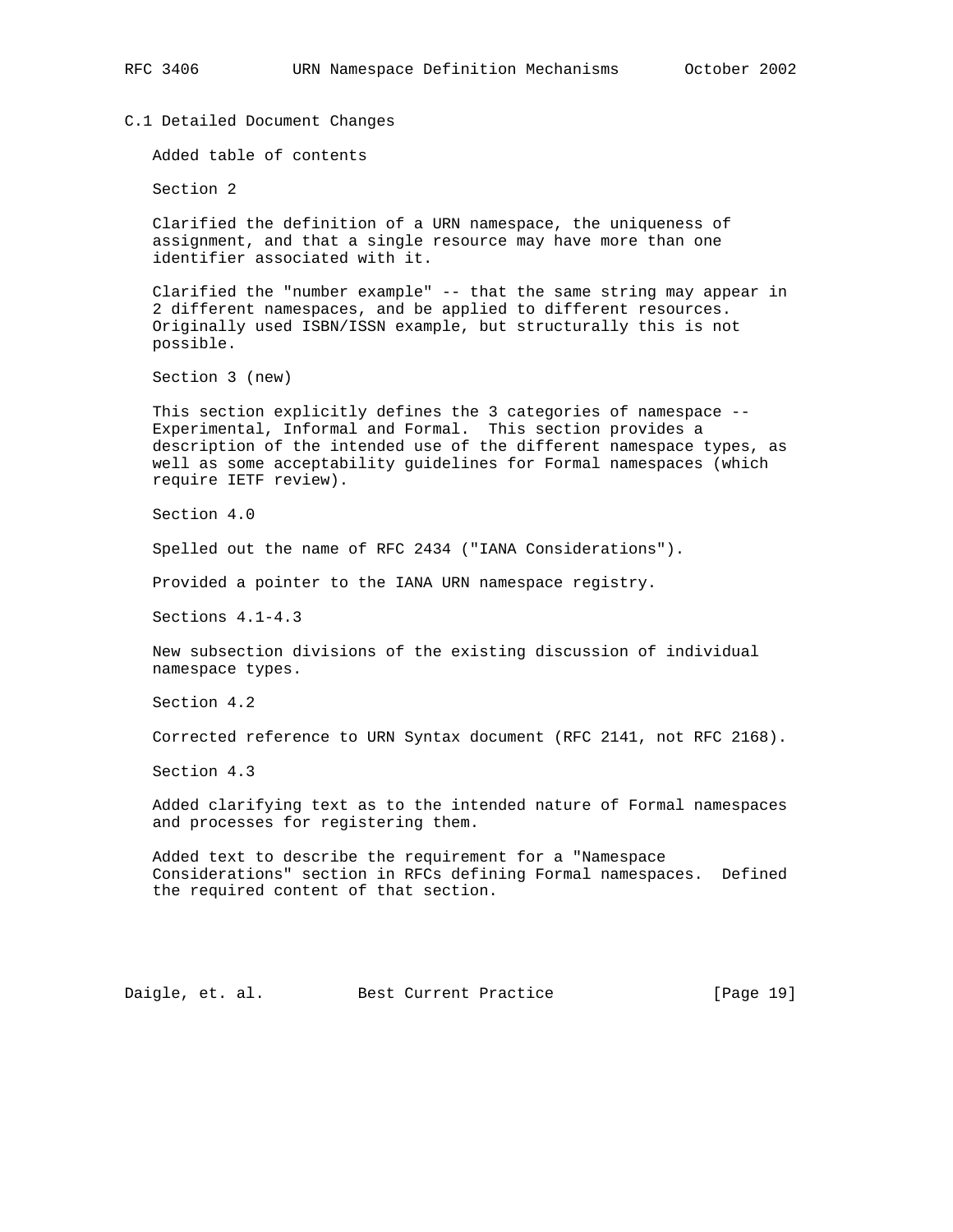Added text to describe the new requirement for a "Community Considerations" section in RFCs defining Formal namespaces. Defined the required content of that section.

 Added text to explicitly call out the need for an "IANA Considerations" section in such RFCs, in order to alert IANA to required action.

 Added text to further clarify the (IETF) process for revising Formal namespace registrations through the RFC and IETF review process.

Section 6

 New section -- added text to describe the IANA considerations for this document.

Section 7 -- References

 Added references to revised NAPTR documentation ([RFC3401]), and the previous version of this document ([RFC2611]).

Appendix A

 Section created by moving the "URN Namespace Definition Template" (RFC2611's Section 3) to an appendix.

 Added references to the new requirements for "Namespace Considerations", "Community Considerations", and "IANA Considerations" sections for Formal namespace registrations.

 Clarified the "Declared registrant of the namespace" template element.

 Added text to describe the purpose and scope of the "Validating Mechanism".

Appendix B

 Section B.1 is the "example template" that was "Section 5" in RFC 2611.

 Update the sample "declared registrant" data per the changes to the template description.

 Removed the reference to "US-ASCII" in the "namespace specific string" of the example namespace.

Daigle, et. al. Best Current Practice [Page 20]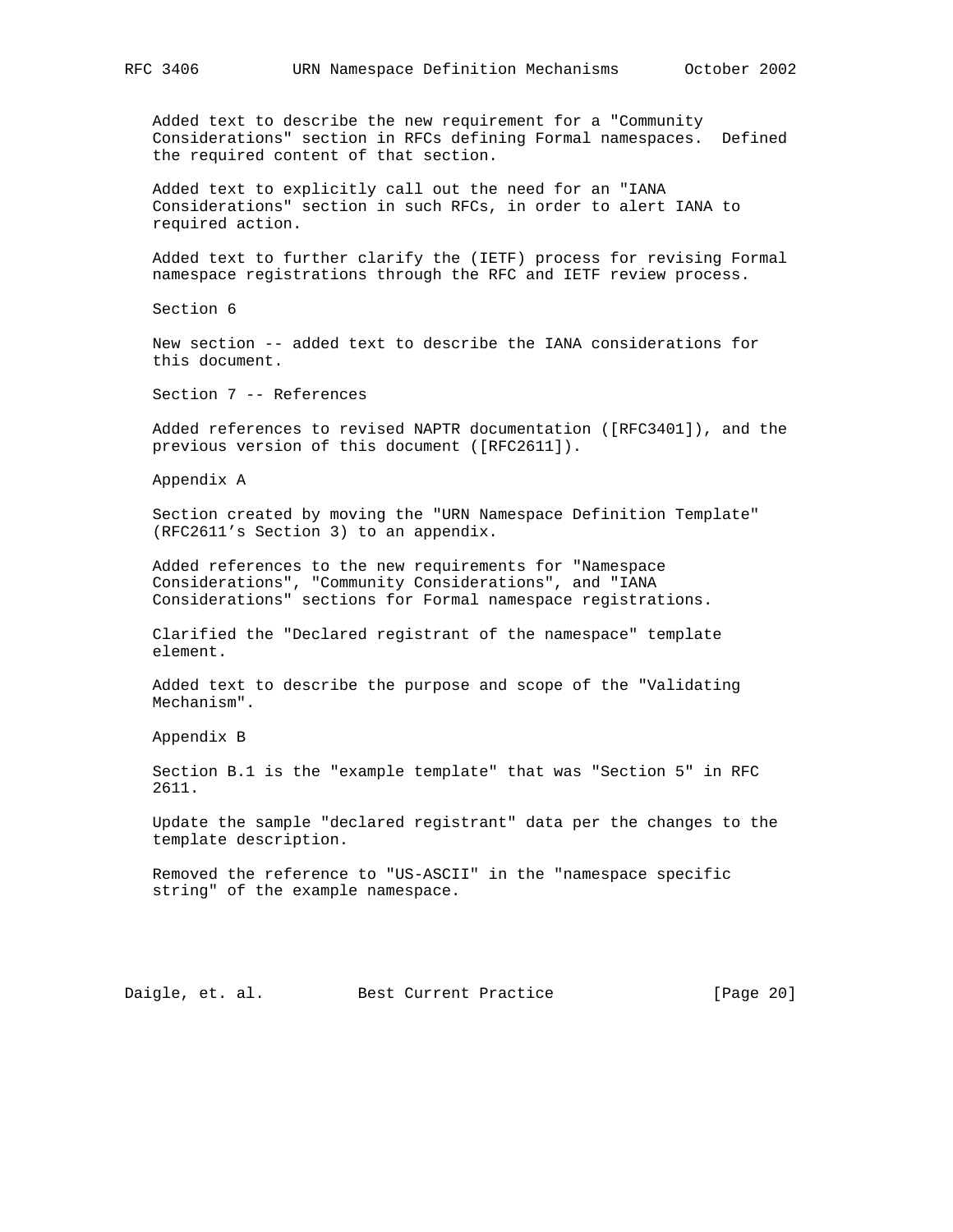Section B.2 (new)

 This added section is a step-by-step walkthrough of the process for registering Informal namespaces and Formal namespaces.

Authors' Addresses

 Leslie L. Daigle Thinking Cat Enterprises

EMail: leslie@thinkingcat.com

 Dirk-Willem van Gulik WebWeaving Internet Engineering Nieuwsteeg 37A 2311 RZ Leiden The Netherlands

 URL: http://www.webweaving.org/ Email: dirkx@webweaving.org

 Renato Iannella IPR Systems Pty Ltd.

EMail: renato@iprsystems.com

 Patrik Faltstrom Cisco Systems Inc 170 W Tasman Drive SJ-13/2 San Jose CA 95134 USA

EMail: paf@cisco.com

Daigle, et. al. Best Current Practice [Page 21]